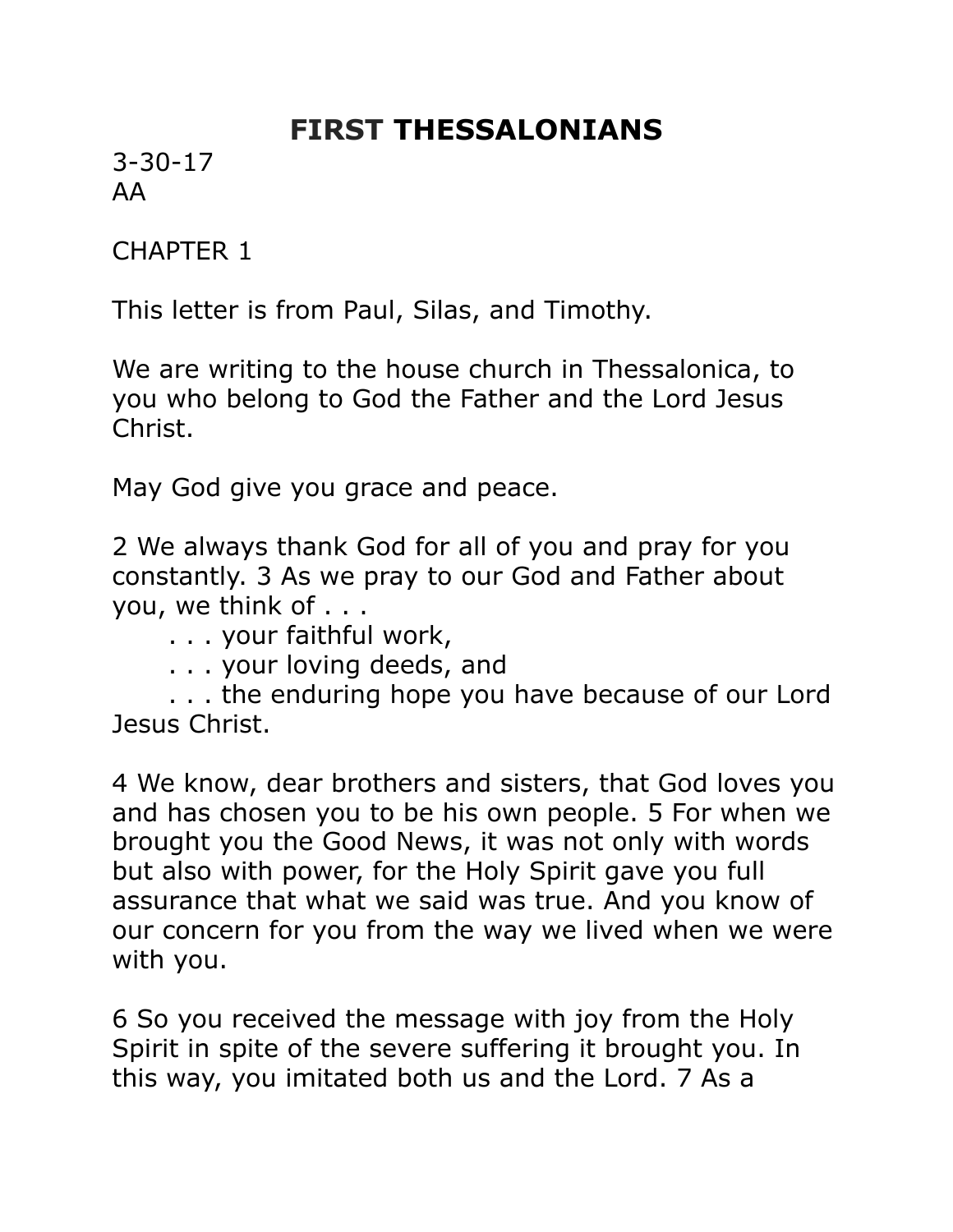result, you have become an example to all the believers in Greece—throughout both Macedonia and Achaia.

8 And now the word of the Lord is ringing out from you to people everywhere, even beyond Macedonia and Achaia, for wherever we go we find people telling us about your faith in God. We don't need to tell them about it, 9 for they keep talking about the wonderful welcome you gave us and how you turned away from idols to serve the living and true God. 10 And they speak of how you are looking forward to the Rapture — the coming of God's Son from heaven—Jesus, whom God raised from the dead. He is the one who has rescued us from the terrors of the coming judgment  $-$  the Great Tribulation.

## FIRST THESSALONIANS 2

You yourselves know, dear brothers and sisters, that our visit to you was not a failure. 2 You know how badly we had been treated at Philippi just before we came to you and how much we suffered there. Yet our God gave us the courage to declare his Good News to you boldly, in spite of great opposition. 3 So you can see we were not preaching with any deceit or impure motives or trickery.

4 For we speak as messengers approved by God to be entrusted with the Good News. Our purpose is to please God, not people. He alone examines the motives of our hearts.

 5 Never once did we try to win you with flattery, as you well know.

 And God is our witness that we were not pretending to be your friends just to get your money!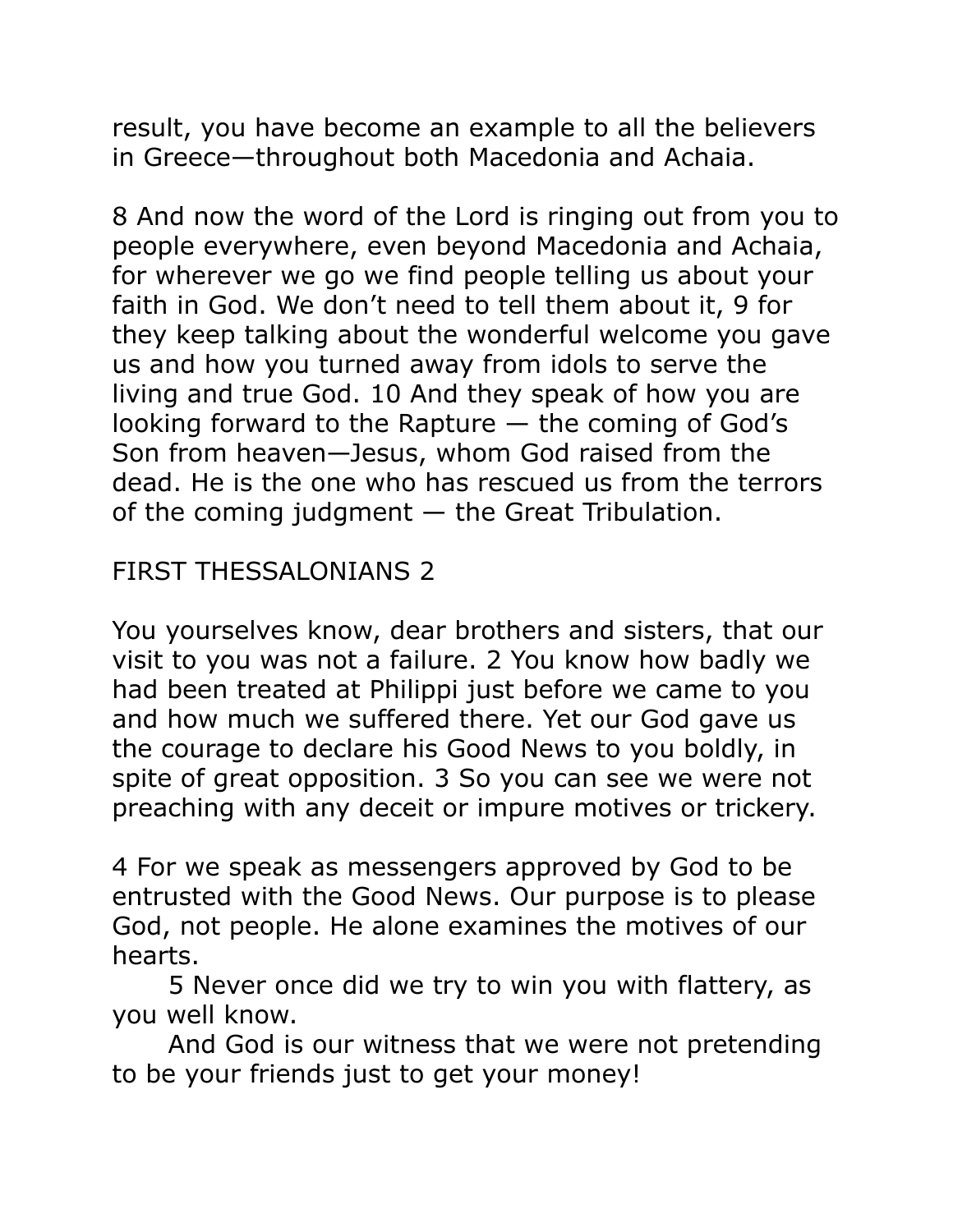6 As for human praise, we have never sought it from you or anyone else.

7 As apostles of Christ we certainly had a right to make some demands of you, but instead we were like children among you. Or we were like a mother feeding and caring for her own children. 8 We loved you so much that we shared with you not only God's Good News but our own lives, too.

9 Don't you remember, dear brothers and sisters, how hard we worked among you? Night and day we toiled to earn a living so that we would not be a burden to any of you as we preached God's Good News to you. 10 You yourselves are our witnesses—and so is God—that we were

 devout and honest and

faultless toward all of you believers.

11 And you know that we treated each of you as a father treats his own children.

12 We pleaded with you, encouraged you, and urged you to live your lives in a way that God would consider worthy. For he called you to share in his Kingdom and glory.

13 Therefore, we never stop thanking God that when you received his message from us, you didn't think of our words as mere human ideas. You accepted what we said as the very word of God—which, of course, it is. And this word continues to work in you who believe.

14 And then, dear brothers and sisters, you suffered persecution from your own countrymen. In this way, you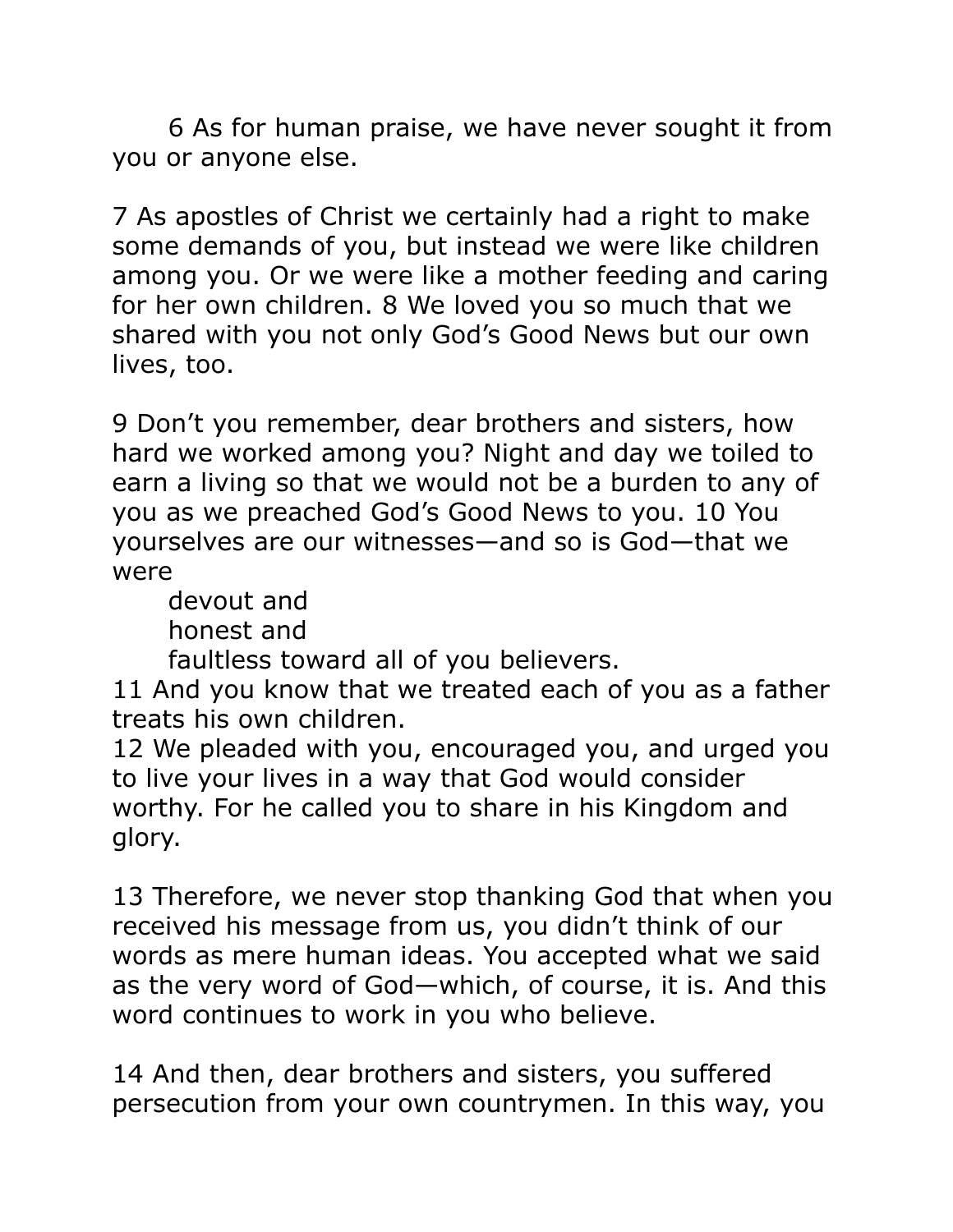imitated the believers in God's house churches in Judea who, because of their belief in Christ Jesus, suffered from their own people, the Jews. 15 For some of the Jews killed the prophets, and some even killed the Lord Jesus. Now they have persecuted us, too. They fail to please God and work against all humanity 16 as they try to keep us from preaching the Good News of salvation to the Gentiles. By doing this, they continue to pile up their sins. But the anger of God has caught up with them at last.

17 Dear brothers and sisters, after we were separated from you for a little while (though our hearts never left you), we tried very hard to come back because of our intense longing to see you again. 18 We wanted very much to come to you, and I, Paul, tried again and again, but satan prevented us. 19 After all, what gives us hope and joy, and what will be our proud reward and crown as we stand before our Lord Jesus when he returns in the Rapture? It is you! 20 Yes, you are our pride and joy.

#### FIRST THESSALONIANS 3

Finally, when we could stand it no longer, we decided to stay alone in Athens, 2 and we sent Timothy to visit you. He is our brother and God's co-worker in proclaiming the Good News of Christ. We sent him to strengthen you, to encourage you in your faith, 3 and to keep you from being shaken by the troubles you were going through. But you know that we are destined for such troubles. 4 Even while we were with you, we warned you that troubles would soon come—and they did, as you well know. 5 That is why, when I could bear it no longer, I sent Timothy to find out whether your faith was still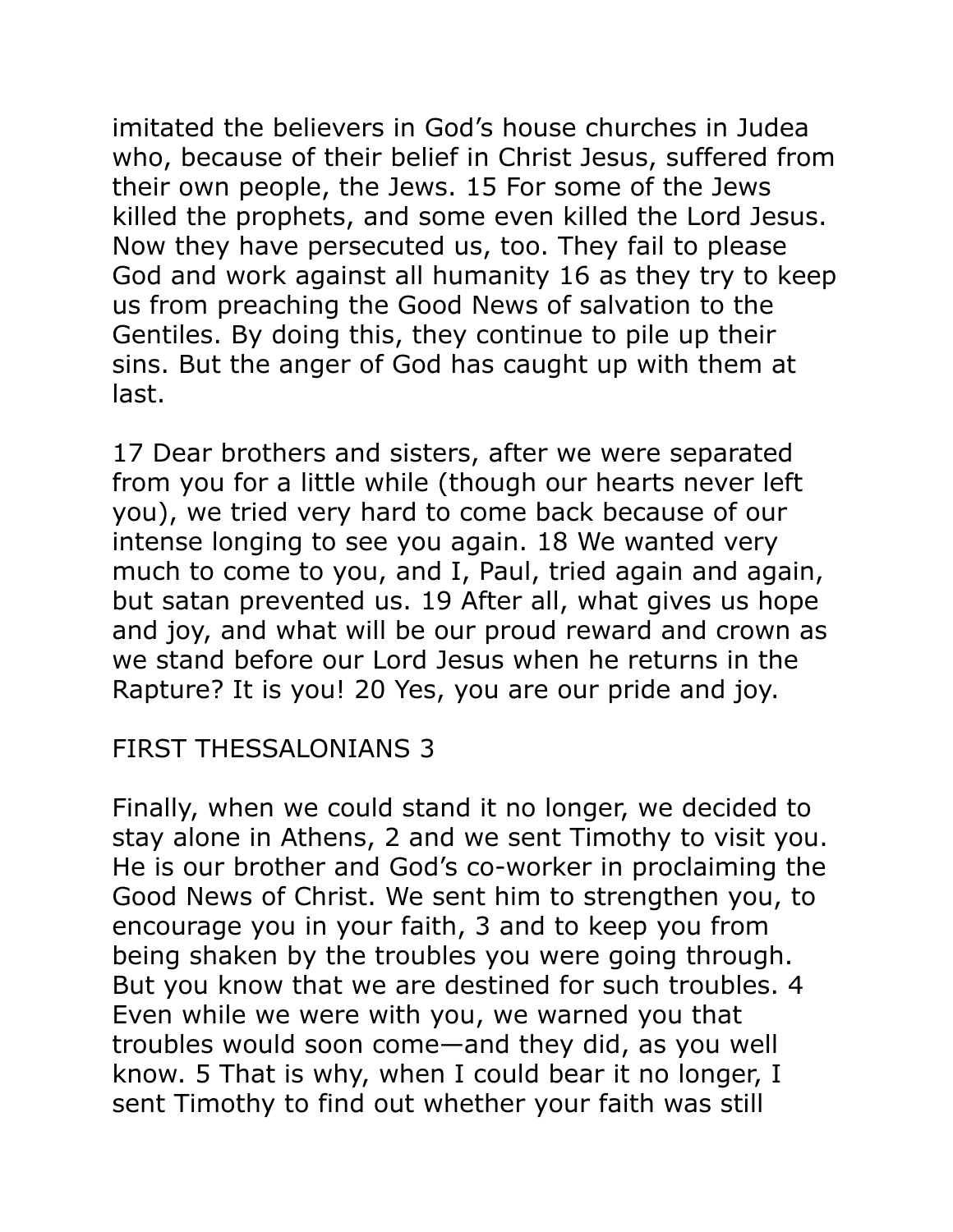strong. I was afraid that the tempter had gotten the best of you and that our work had been useless.

6 But now Timothy has just returned, bringing us good news about your faith and love. He reports that you always remember our visit with joy and that you want to see us as much as we want to see you. 7 So we have been greatly encouraged in the midst of our troubles and suffering, dear brothers and sisters, because you have remained strong in your faith. 8 It revitalizes us to know that you are standing firm in the Lord.

9 How we thank God for you! Because of you we have great joy as we enter God's presence. 10 Night and day we pray earnestly for you, asking God to let us see you again to fill the gaps in your understanding of God's Good News.

11 May God our Father and our Lord Jesus bring us to you very soon. 12 And may the Lord make your love for one another and for all people grow and overflow, just as our love for you overflows. 13 May he, as a result, make your hearts strong, blameless, and holy as you stand before God our Father when our Lord Jesus returns again in the Rapture with all his holy people. Amen.

#### FIRST THESSALONIANS 4

Finally, dear brothers and sisters, we urge you in the name of the Lord Jesus to live in a way that honors God, as we have taught you. You live this way already, and we encourage you to do so even more. 2 For you remember what we taught you by the authority of the Lord Jesus.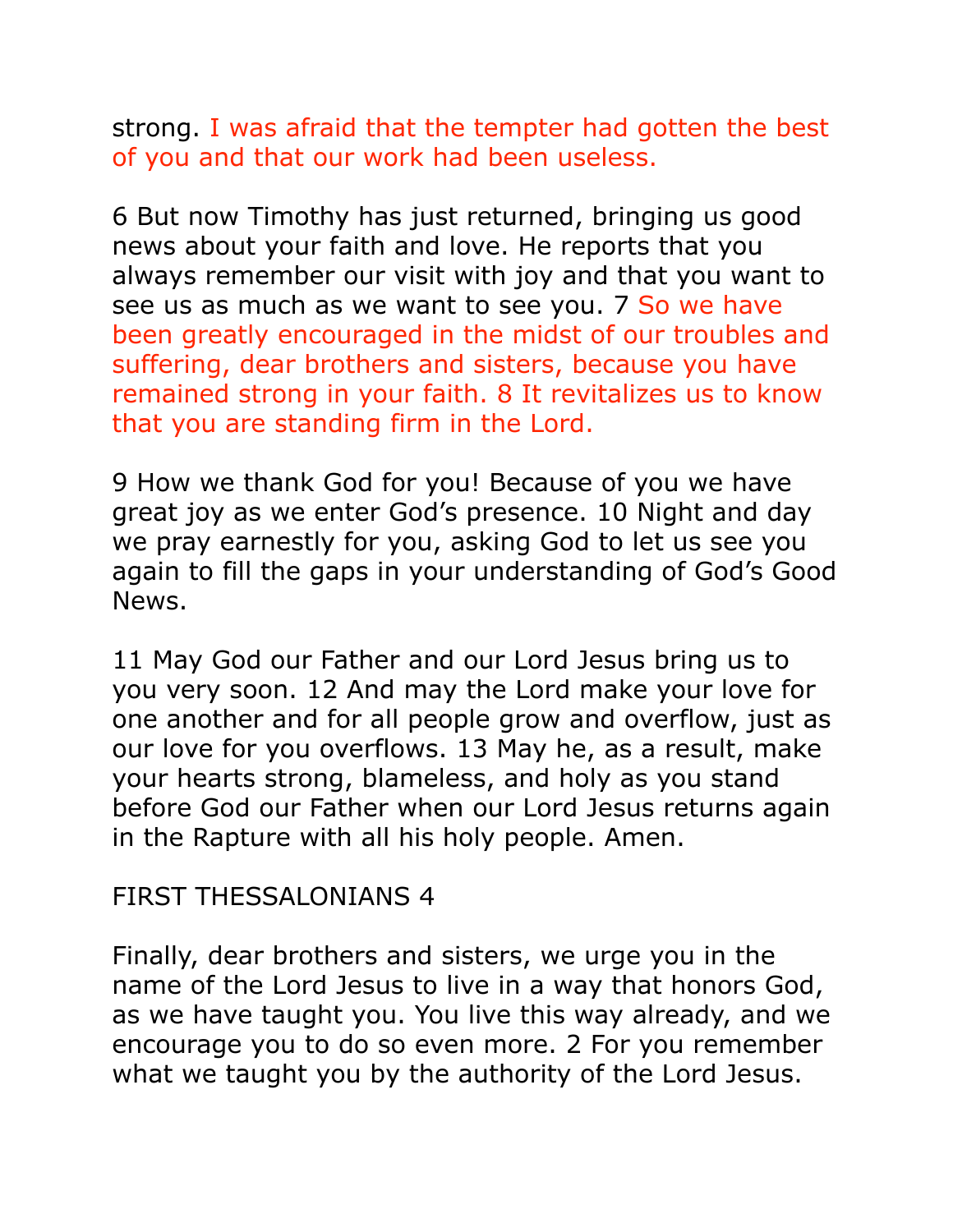3 God's will is for you to be holy, so stay away from all sexual sin.

4 Then each of you will control his own body and live in holiness and honor— 5 not in lustful passion like the pagans who do not know God and his ways. 6 Never harm or cheat a fellow believer in this matter by violating his wife, for the Lord avenges all such sins, as we have solemnly warned you before. 7 God has called us to live holy lives, not impure lives. 8 Therefore, anyone who refuses to live by these rules is not disobeying human teaching but is rejecting God, who gives his Holy Spirit to you.

9 But we don't need to write to you about the importance of loving each other, for God himself has taught you to love one another. 10 Indeed, you already show your love for all the believers throughout Macedonia. Even so, dear brothers and sisters, we urge you to love them even more.

11 Make it your goal to live a quiet life, minding your own business and working with your hands, just as we instructed you before.

12 Then people who are not believers will respect the way you live, and you will not need to depend on others.

13 And now, dear brothers and sisters, we want you to know what will happen to the believers who have died so you will not grieve like people who have no hope. 14 For since we believe that Jesus died and was raised to life again, we also believe that when Jesus returns in the Rapture, God will bring back with him the believers who have died.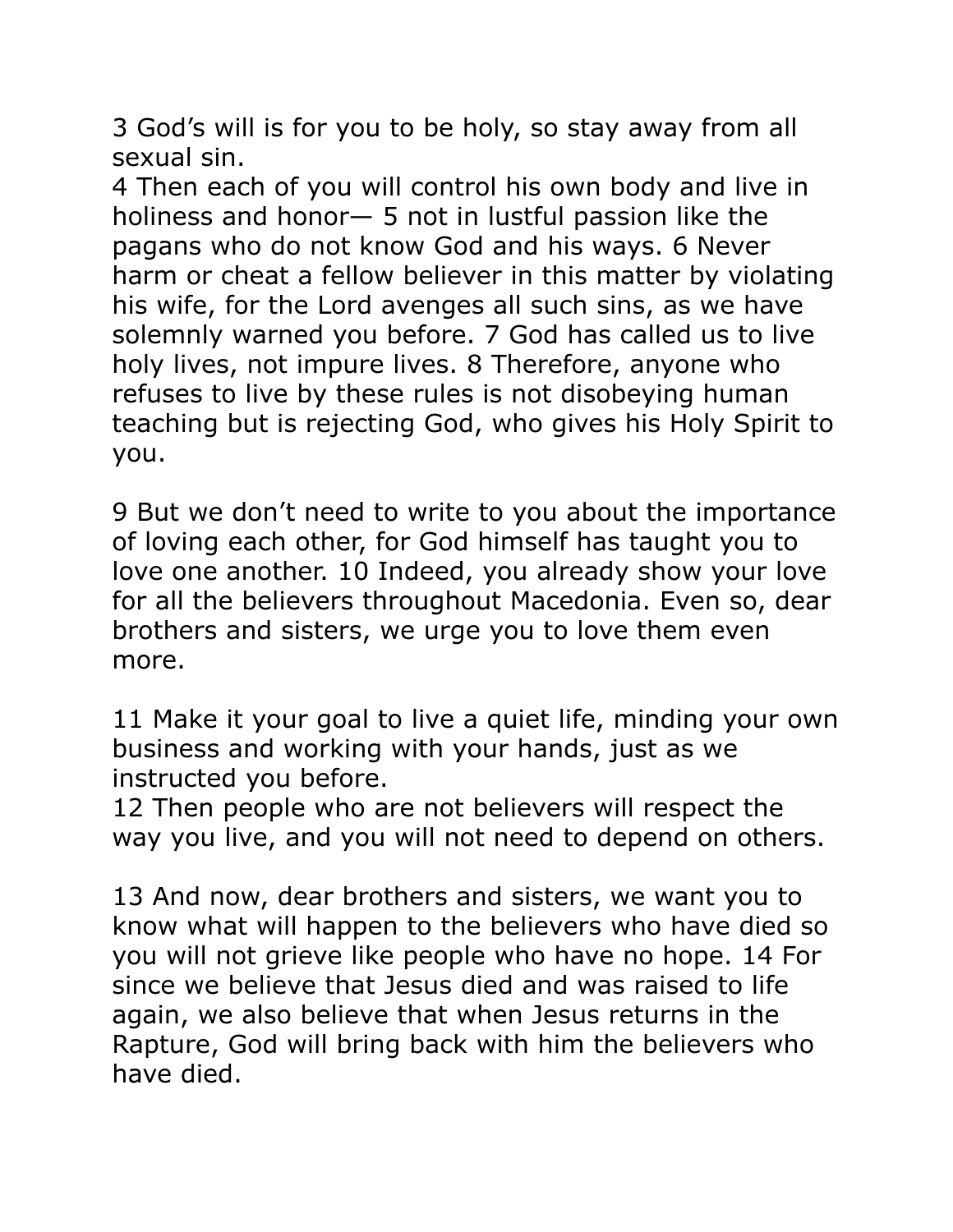15 We tell you this directly from the Lord: We who are still living when the Lord returns in the Rapture will not meet him ahead of those who have died. 16 For the Lord himself will come down from heaven with a commanding shout, with the voice of the archangel, and with the trumpet call of God. First, the believers who have died will be resurrected from their graves. 17 Then, together with them, we who are still alive and remain on the earth will be caught up in the clouds - in the Rapture - to meet the Lord in the air. Then we will be with the Lord forever. 18 So encourage each other with these words.

### FIRST THESSALONIANS 5

Now concerning how and when all this will happen, dear brothers and sisters, we don't really need to write you. 2 For you know quite well that the day of the Lord's return will come unexpectedly, like a thief in the night. 3 When people are saying, "Peace, peace," then disaster will fall on them as suddenly as a pregnant woman's labor pains begin *[quite possibly a prophetic reference to the Rev. 12 sign of Virgo and Jupiter]*. And there will be no escape.

4 But you aren't in the dark about these things, dear brothers and sisters, and you won't be surprised when the day of the Lord [the Seven-year Tribulation] comes like a thief. *[This verse teaches clearly that it is incorrect Bible interpretation to believe that we cannot know when the Rapture will occur.]* 5 For you are all children of the light and of the day; we don't belong to darkness and night. *[This is quite possibly an obscure prophetic reference to the Rev. 12 sign in Virgo that would normally be invisible because of the position of the sun during* the day — *in Virgo, and will only be visible*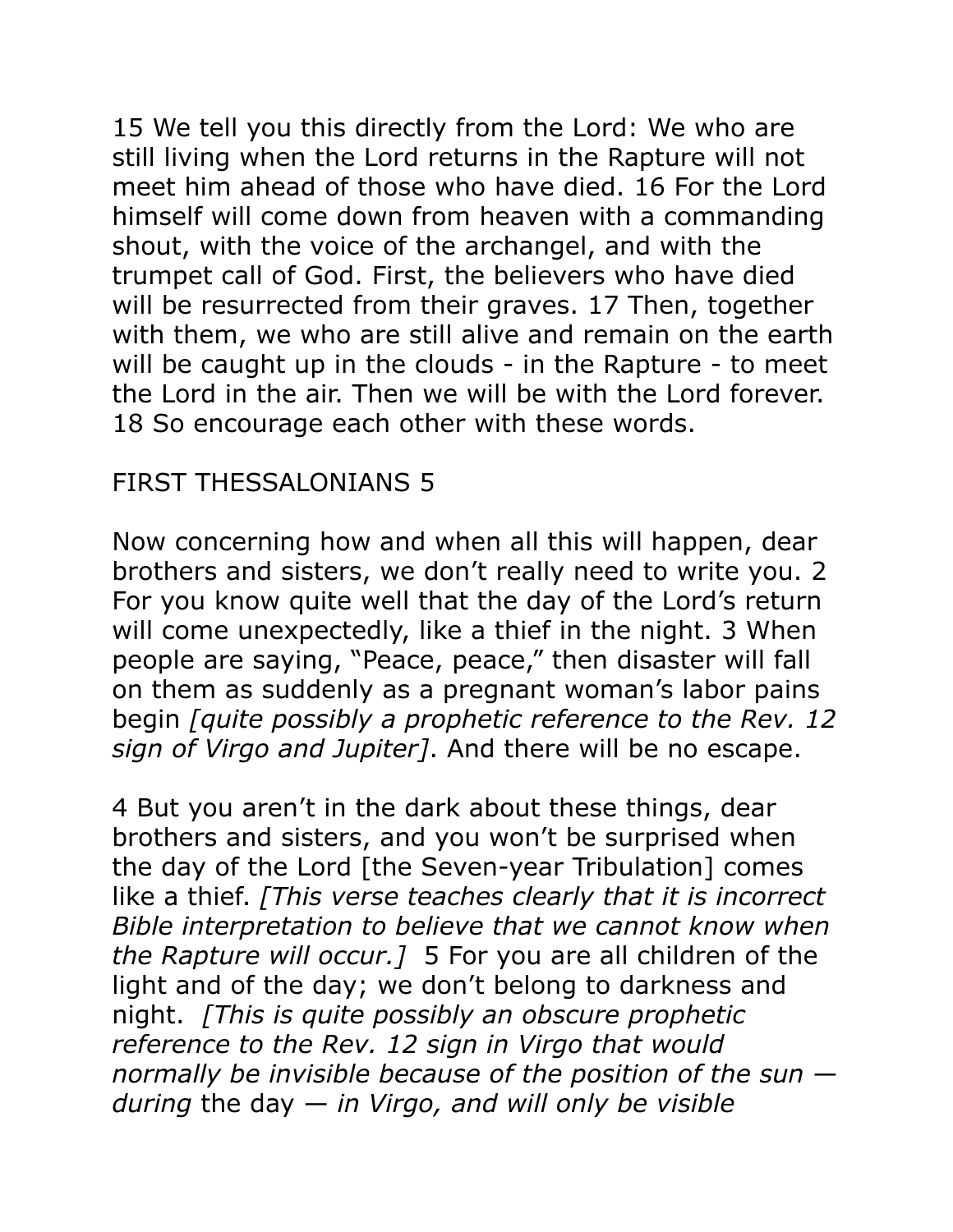*because of a solar eclipse.]* 6 So be on your guard, not asleep like the unsaved. Stay alert and be clearheaded. 7 Night is the time when people sleep and drinkers get drunk. 8 But let us who live in the light be clearheaded, protected by the armor of faith and love, and wearing as our helmet the confidence of our salvation. *[Possibly another prophetic comment indicating that, in the days just prior to the Rapture, believers will need to be well armed with faith, love, and confidence about their salvation.]*

9 For God has purposed to save us [The Church] - from the coming Great Tribulation period [which is for Israel, not The Church], through our Lord Jesus Christ's coming for us in the Rapture, not to pour out his anger on us - [the Bride of Christ]. 10 Christ died for us so that, whether we are dead or alive when he returns in the Rapture, we can live with him forever. 11 So encourage each other and build each other up, just as you are already doing.

12 Dear brothers and sisters, honor those who are your leaders in the Lord's work. They work hard among you and give you spiritual guidance. 13 Show them great respect and wholehearted love because of their work. And live peacefully with each other.

14 Brothers and sisters, we urge you to warn those who are lazy. Encourage those who are timid. Take tender care of those who are physically weak due to old age or illness. Be patient with everyone.

15 See that no one pays back evil for evil, but always try to do good to each other and to all people.